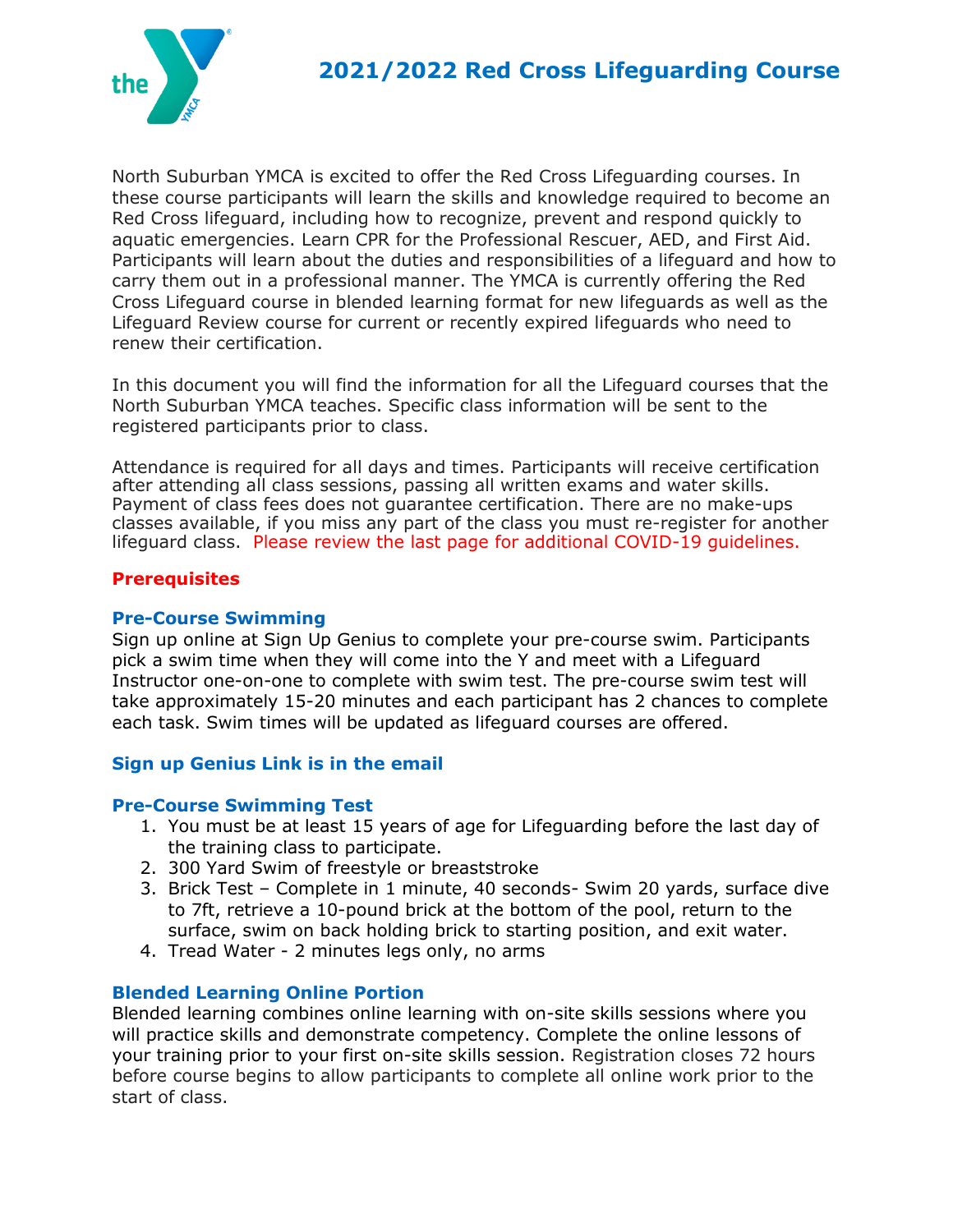

Please follow the registration process outlined below to gain access to the online portion:

- Link Below. (if it does not open, copy and paste the URL into your browser) [http://redcrosslearning.com/course/73031950-15c1-11e7-b4e0-](http://redcrosslearning.com/course/73031950-15c1-11e7-b4e0-51657ecd06af) [51657ecd06af](http://redcrosslearning.com/course/73031950-15c1-11e7-b4e0-51657ecd06af)
- If you do not already have an account, you will need to create one click the "New User" link and complete the information for the account – *please make note of your username and password for future access to the online content.*
- The next step will be to click "Confirm."
- You are now enrolled. You may launch the content immediately by clicking the "Launch Course" button, then click the link next to the appropriate course. Or, you may log in at a later time.
- To log in at a later time:
	- 1. Click [http://redcrosslearning.com](http://redcrosslearning.com/)
	- 2. Enter your username and password.
	- 3. Select the "Launch" link for the appropriate course to view and take the content.
- After all session are completed print a completion record and bring it to class the first day or email to [mcontri@nsymca.org](mailto:mcontri@nsymca.org)

Tip: Google Chrome has always been a consistent browser that works. Safari, Microsoft Edge, Firefox & Internet Explorer don't work very well with the learning platform.

If you need assistance accessing the online session, please contact the American Red Cross Training Support Center at 1-800-RED CROSS (1-800-733-2767). The Red Cross Training Support Center may be closed on weekends so do not wait until the last minute.

## **Class Info**

### **Bring to Class**

Please bring swimsuit, towel, pencil/pen, and manual to all sessions. Goggles will not be permitted so bring glasses or contact case if applicable. Locks may be used to lock your locker or you may bring your items on deck.

Lifeguard Manuals will be passed out the first day to borrow for the duration of class along with review packets. Lifeguard Manuals may also be picked up when doing the pre-course swim test. If you would like a manual prior to then email [mcontri@nsymca.org](mailto:mcontri@nsymca.org) to arrange to pick up a manual and review packet.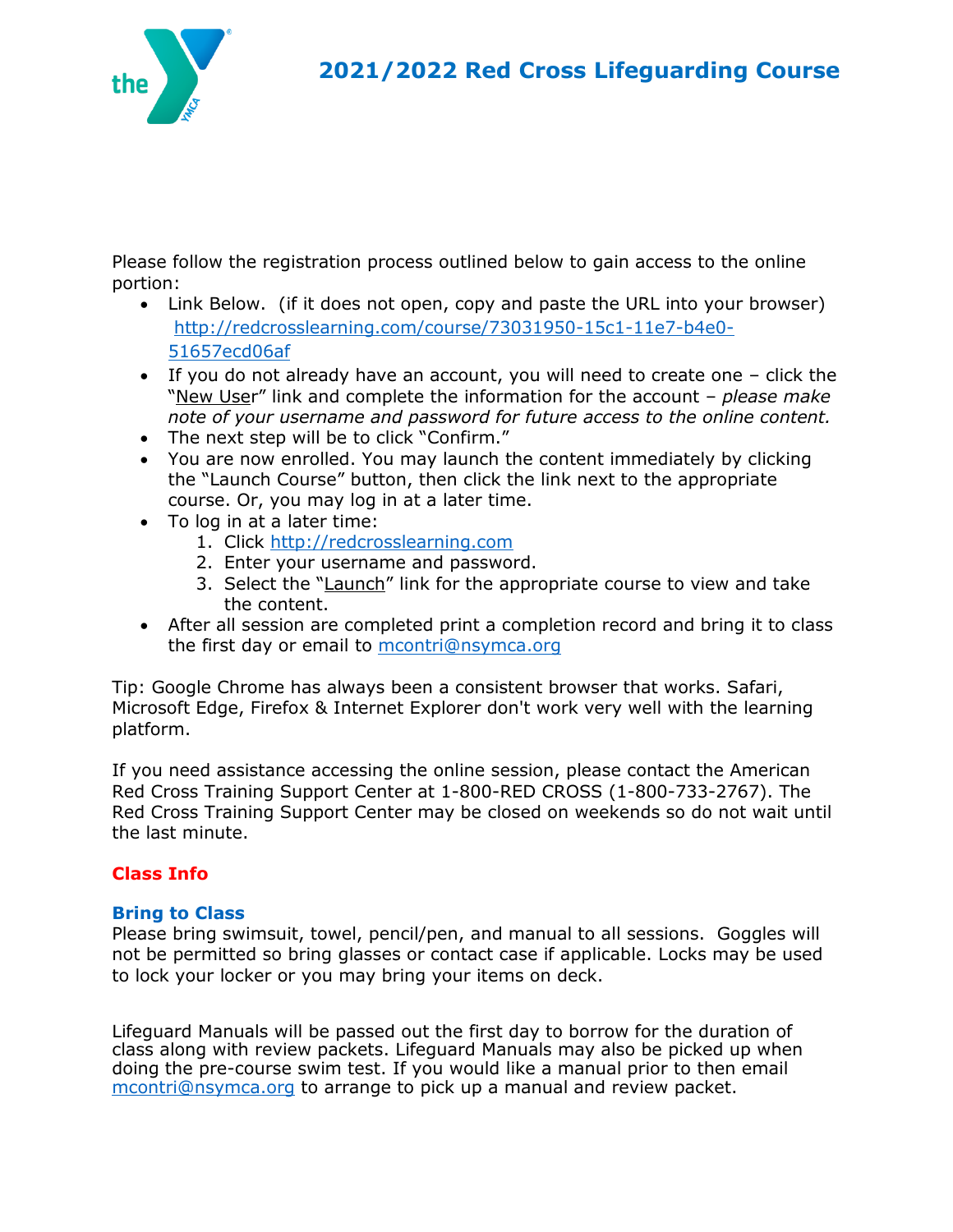

Please bring your lunch, water bottle and snacks as we will have a lunch break. We may eat while we work so we can get through the information without rushing to complete things on the last day. The Y does have a microwave and a refrigerator available for your use.

#### **Class Sizes**

There must be a minimum of 4 participants to hold a class. If there are less than 4, you will be contacted to either switch to a future class or receive a refund. Classes that have over 8 participants may be spilt into groups and rotated through activities with different Lifeguard Instructors.

#### **Lifeguard Certification**

Certifications will be processed within 10 days and be emailed to participants from the Red Cross as they do not come from the YMCA. Certifications will be sent to the email address associate with the online blended learning account that was given during class. Please check your spam if you do not receive your certification.

Copies of all Red Cross certifications can be found on the Red Cross website on the Find my Certification page. <https://www.redcross.org/take-a-class/digital-certificate>

## **Refund Policy/Transfer Policy**

-All Red Cross courses (First Aid/CPR, Babysitting, Lifeguarding, etc.) will be issued a NSYMCA voucher only if a withdrawal request is received 14 days before the course begins. There are no vouchers given on material fees. (Material fees vary per course but could range from \$30-\$75). If the first day of class has begun there will be NO REFUNDS for any reason.

-Participants who do not pass the prerequisites will be issued a NSYMCA voucher minus a \$50 fee.

- NSYMCA Vouchers may be used towards future courses and programs and expire within 1 year.

- Participants may transfer to a future course if a space available and request is submitted more than 14 days before the course begins.